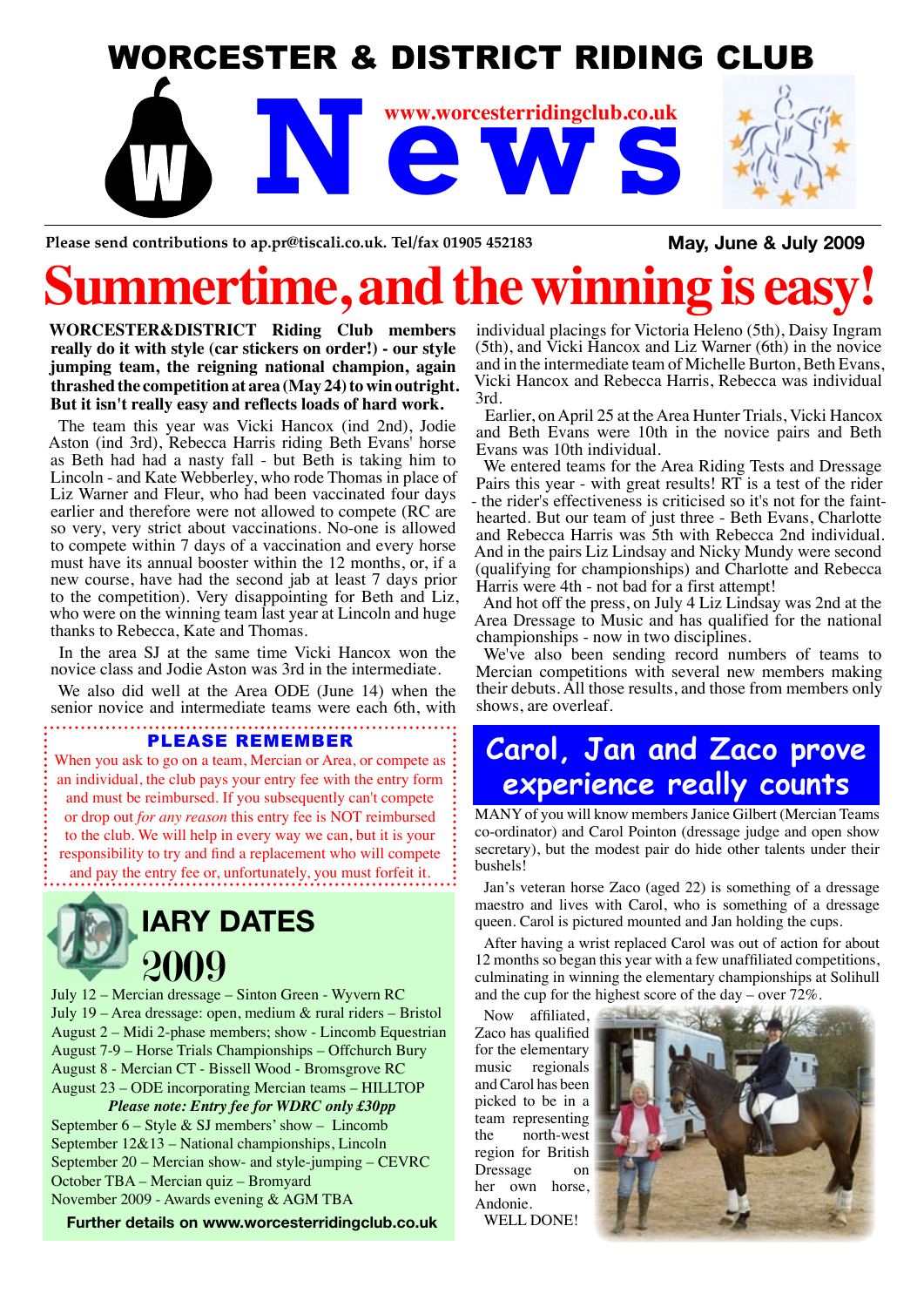## RESULTS...RESULTS...

April 4, Members CT & dressage show: Class 1- Dressage Only Class 2 - Combined Training 2ft 3" 1st Sam Hanson 1st Nicky Mundy<br>
2nd Sarah Lovatt 2nd Claire Watkin 2nd Sarah Lovatt 2nd Claire Watkins<br>
2nd Sam Hanson 2nd Natalie Lindsay 4th Lucy Conway 5th Sarah Walton 6th Maggie Bakewell

Class 3 - 2 ft 9" 2nd Michelle Burton 3rd Lorraine Stott

May 2, Members dressage show CLASS 2 SECTION A (Prelim 10)<br>1st Poppy Smith, Jimmy Choo 1st Heidi Bradshaw, Kai 1st Poppy Smith, Jimmy Choo 1st Heidi Bradshaw, Kai<br>
2nd = Nicky Smith, Cruiser 2nd Nicky Smith, Cruiser 2nd= Nicky Smith, Cruiser 2nd= Heidi Bradshaw, Kai 3rd Lynn Biggs, Lucy 4th Heidi Bradshaw, Navar 4th Heidi Bradshaw, Navar 5thTheresa Morris, Carthago 6th Sharon Hamilton, Paddington SECTION B Helen Best, Balleroy Mercury 1st Liz Lindsay, T the S<br>
Amanda Hull, Goldie 2nd Caroline Gudgeon,

CLASS 3 - NOVICE 25 1st Charlotte Harris, Crunchie 3rd Sarah Lovatt, Jasper 2nd Liz Lindsay, Thorneyside the Swizzle

May 31, Members mini two-phase 1st Sam Hill- Topaz 4th Laura Cockram- Nicely 2nd Tamara Ellis- Cassie 5th Heidi Bradshaw- Saffy<br>
3rd Caroline Horsley 6th Annabelle Perry - Tilly

6th Annabelle Perry - Tilly

May 3, Mercian HT 2ft 3 - 2ND WORCESTER WONDERS Heather Smith, Maggie Bakewell, Lucy Conway, Sarah Walton 5TH WORCESTER WIZARDS Lynn Biggs, Sally Harte, Liz Lindsey, Natalie Lindsay 2ft 9 - 6TH WORCESTER WILLOWS

Jodie Aston, Lizzie Davies, Vicki Hancox (2nd ind), Lorna Walsh

June 20, WDRC Open Show New trophy donated by Liz Lindsay for the most successful W&DRC member on the day, won by Vicki Hancox. Best dressage Intro A won by Jane Blackband

June 21, Mercian Two-phase HT 2'3" Worcester Wonders 2nd - Lucy Conway,Heather Smith (2nd Ind), Maggie Bakewell, Lorna Walsh Worcester Wizards 4th Joyce Brown (3rd Ind), Clare Gabriel, Liz Lindsay (6th Ind), Heidi Bradshaw. 2'9" Caroline Horsley (2nd Ind)

#### **FOR SALE**

**WINTEC 500** AP black saddle. 44 cm (17") medium changeable gullet system. Less than 12 months old. Hardly used. One lady owner - one horse! £200.00 *Contact: Sam Hill 07904 931786*

#### **WANTED**

**GELDING** 5-7 years, 15.2-16.00HH 3/4 bred for Mercian level competition. Reasonably priced bay/black/chestnut preferred

*Contact Susan Newell: 07977 214588.*

**NAGS' NEEDS 'N FEEDS Equestrian supplies** % **01905 755773 • Knoll Farm • • Ladywood Road •** 

**• Worcester • WR3 7SX •**

3rd Natalie Lindsay<br>4th Jo Powell

4th Annabelle Perry<br>5th Sarah Lovatt

2nd Caroline Gudgeon, Hugo



If you want to know more about Mercian Teams, please contact Janice Gilbert. e-mail: jaygee1725@btinternet.com Tel: 01948 861137 Glebe Cottage, Church Street, Malpas, Cheshire SY14 8PW

### **MERCIAN DATES**

| July 12                      | DRESSAGE - Wyvern         |
|------------------------------|---------------------------|
| Aug 8                        | CT - Bromsgrove           |
| Aug 23                       | <b>ODE - Hilltop WDRC</b> |
| <b>HELPERS NEEDED PLEASE</b> |                           |
| Sep 20                       | SJ & Style-jumping        |
|                              | <b>CEVRC</b>              |
| Oct TBA                      | Quiz - Bromyard           |

*WE are running an open ODE incorporating Mercian Teams on August 23rd at Hilltop and we need loads of fence judges. If you or anyone you know (friends, family) fancies half a day sitting in beautiful Herefordshire countryside with lunch provided please contact Sarah Lovatt. 01905 621858 07776 187089*

*sarah@slovatt.orangehome.co.uk*



**• Unaff. showjumping every Wed (from 1'9") & Thu (from 2'6') Clear round from 6pm Classes from 7.15pm ALSO**

- **• BSJA Junior & Senior**
- **• Unaffiliated dressage**
- **• Available for private hire**

% **01527 861476**